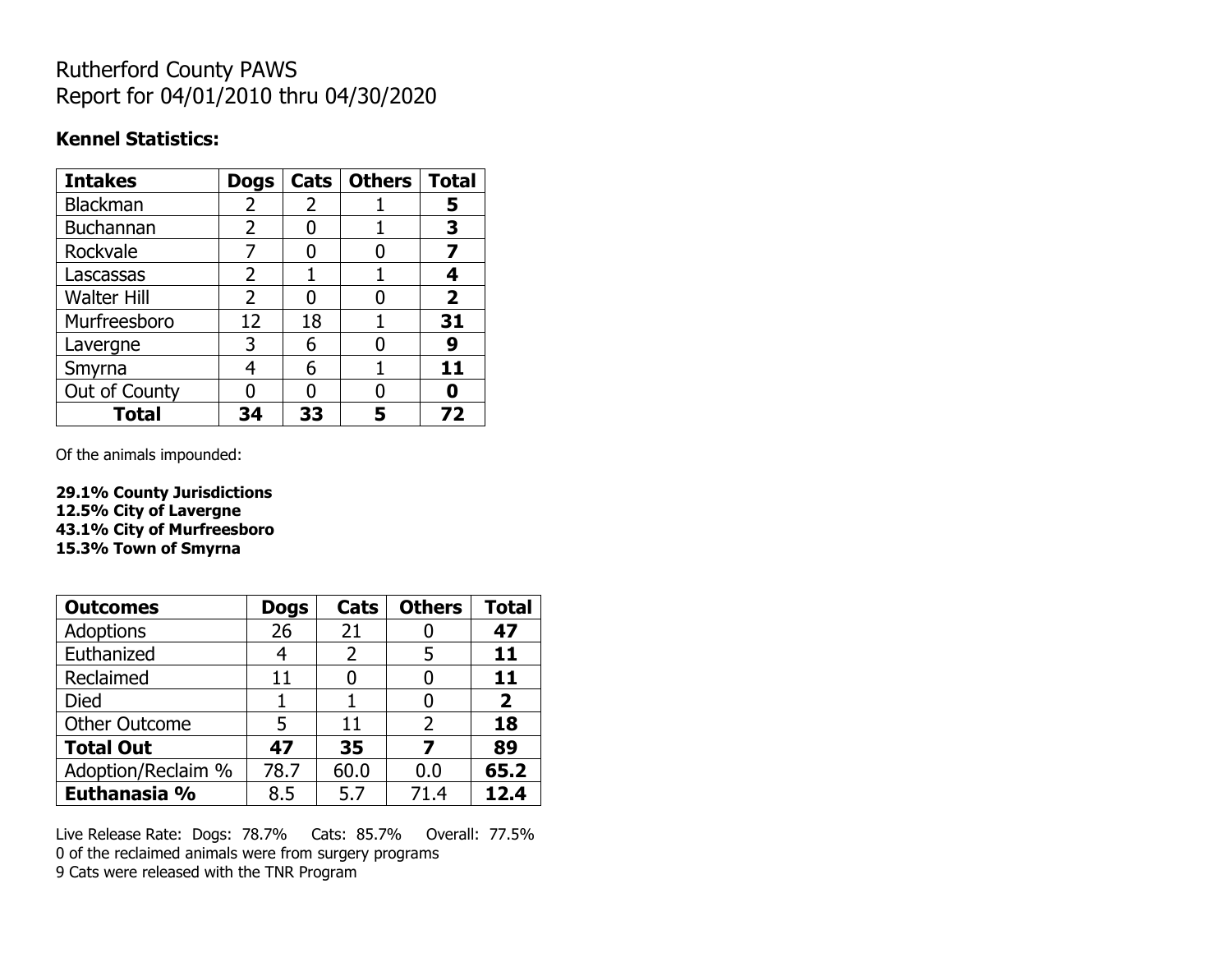Animals left in shelter on 04/30/2020: 15

57 People visited the shelter looking for a lost /new pet.

1694 Logged calls/voice mails for the month.

### **Activity Report by Jurisdiction:**

| Zones        | <b>Calls Received</b> | Calls Completed |
|--------------|-----------------------|-----------------|
| Blackman     | 91                    | 100             |
| Buchannan    | 41                    | 44              |
| Lavergne     | 82                    | 98              |
| Lascassas    | 62                    | 68              |
| Murfreesboro | 405                   | 432             |
| Rockvale     | 65                    | 72              |
| Smyrna       | 73                    | 80              |
| Walter Hill  | 33                    | 38              |
| Out of Area  | 11                    | 11              |
| <b>Total</b> | 863                   | 943             |

35.1% County Jurisdictions 9.5% City of Lavergne 46.9% City of Murfreesboro 8.5% Town of Smyrna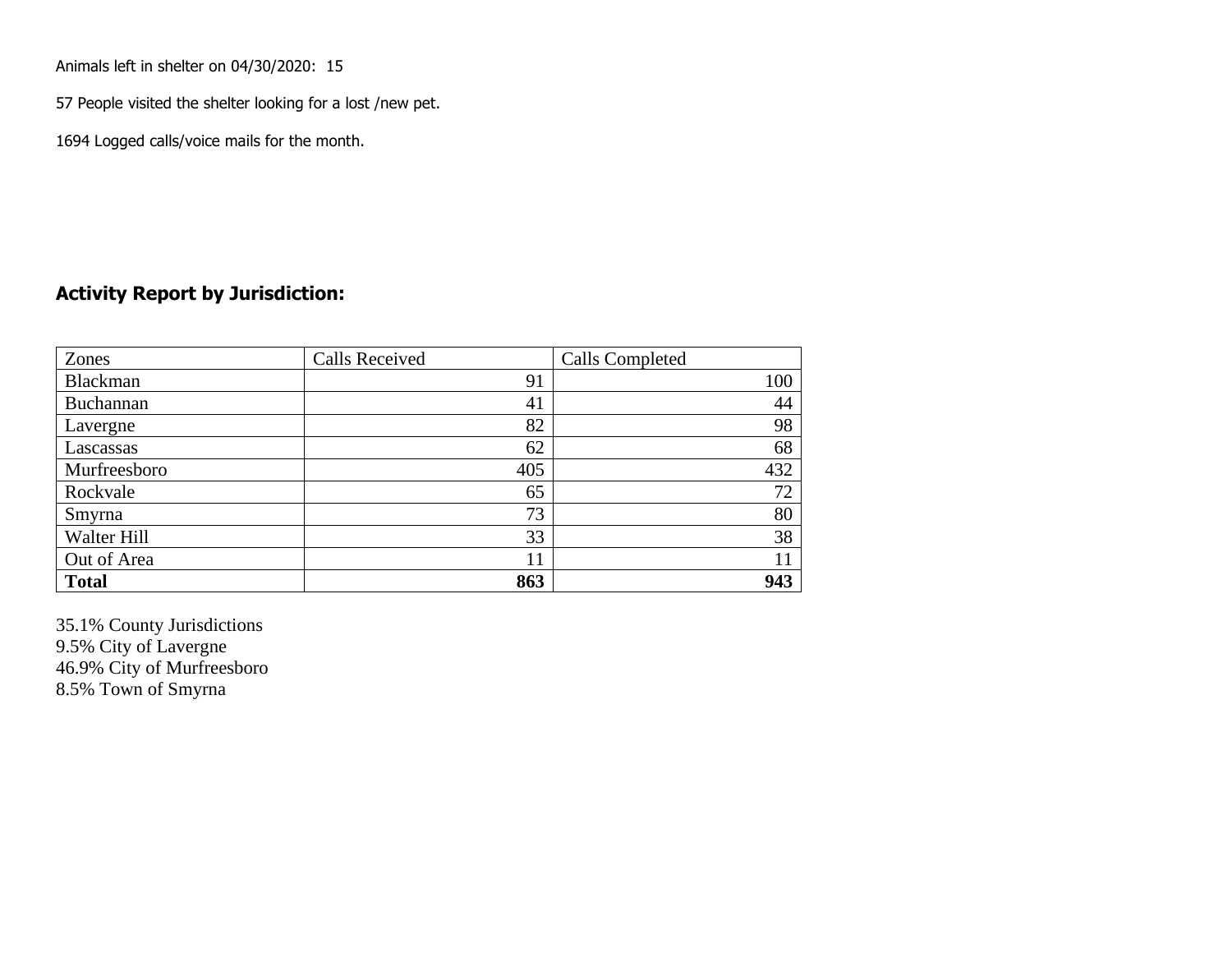## **Mileage:**

| <b>Officer</b> | <b>Miles</b> |
|----------------|--------------|
| 419            | 1213         |
| 422            | 518          |
| 424            | 1756         |
| 426            | 1075         |
| 427            | 760          |
| 428            | 909          |
| 430            | 676          |
| 437            | 823          |
|                |              |
|                |              |
|                |              |
|                |              |
|                |              |
|                |              |
|                |              |
|                |              |
|                |              |
| <b>Total</b>   | 7730         |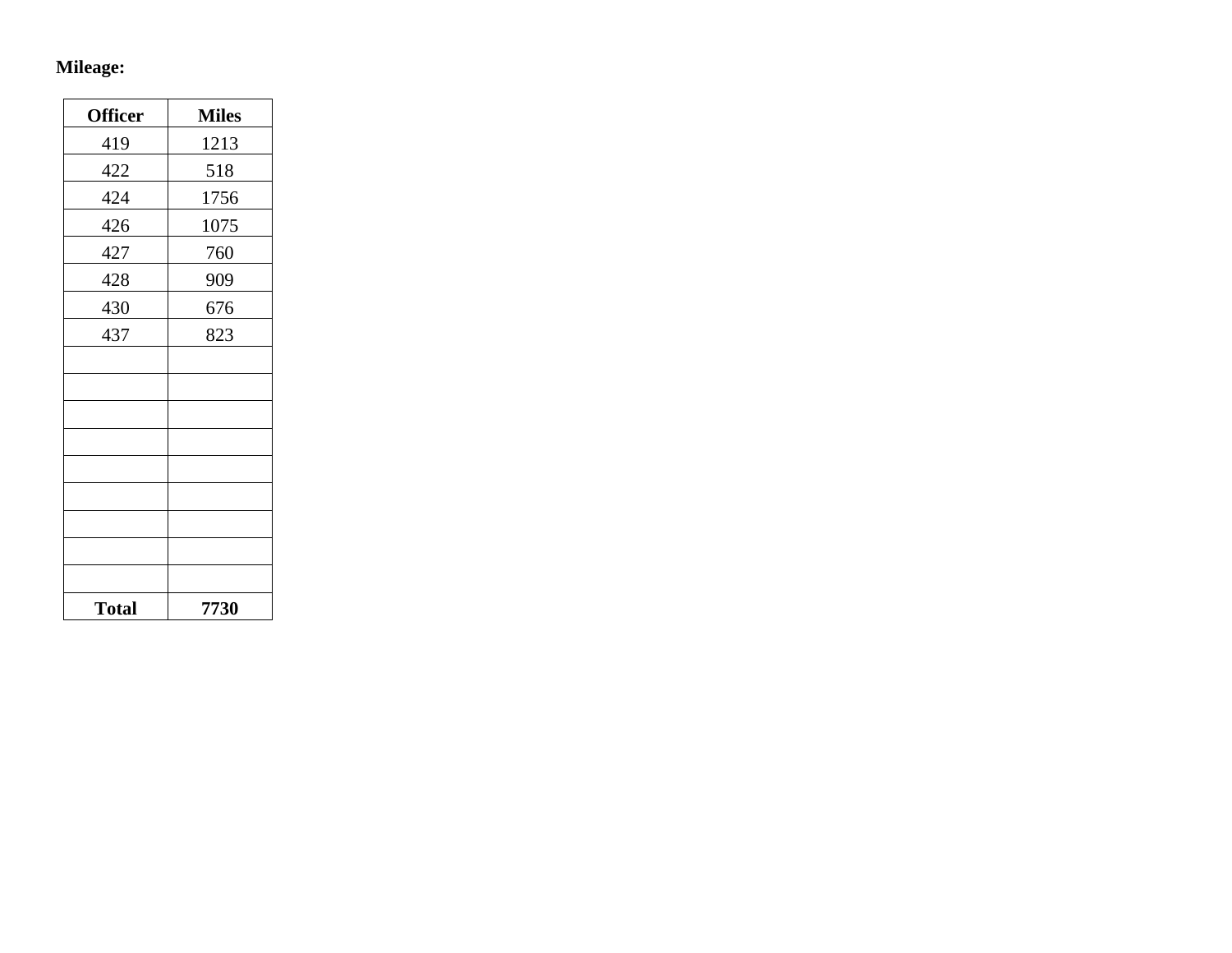# Fiscal Year-to-Date Report 07/01/2019 thru 04/30/2020

### **Kennel Statistics:**

| <b>Intakes</b>     | <b>Dogs</b> | Cats | <b>Others</b>  | <b>Total</b> |
|--------------------|-------------|------|----------------|--------------|
| Blackman           | 112         | 135  | 4              | 251          |
| <b>Buchannan</b>   | 137         | 133  | 4              | 274          |
| Rockvale           | 139         | 148  | 8              | 295          |
| Lascassas          | 78          | 78   | 8              | 164          |
| <b>Walter Hill</b> | 46          | 102  | $\overline{2}$ | 150          |
| Murfreesboro       | 1365        | 1257 | 98             | 2720         |
| Lavergne           | 237         | 271  | 8              | 516          |
| Smyrna             | 339         | 460  | 28             | 827          |
| Out of County      | 36          | 28   |                | 65           |
| <b>Total</b>       | 2489        | 2612 | 161            | 5262         |

Of the animals impounded since July 01:

**22.8% County Jurisdictions 9.8% City of Lavergne 51.7% City of Murfreesboro**

**15.7% Town of Smyrna**

| <b>Outcomes</b>      | <b>Dogs</b> | Cats | <b>Others</b> | <b>Total</b> |
|----------------------|-------------|------|---------------|--------------|
| <b>Adoptions</b>     | 1199        | 1124 | 37            | 2360         |
| Euthanized           | 131         | 139  | 45            | 315          |
| Reclaimed            | 1145        | 851  | 12            | 2008         |
| Died                 | 11          | 55   | 10            | 76           |
| <b>Other Outcome</b> | 50          | 515  | 59            | 624          |
| <b>Total Out</b>     | 2536        | 2684 | 163           | 5383         |
| Adoption/Reclaim %   | 92.4        | 73.5 | 30.1          | 81.1         |
| Euthanasia %         | 5.2         | 5.2  | 27.6          | 5.9          |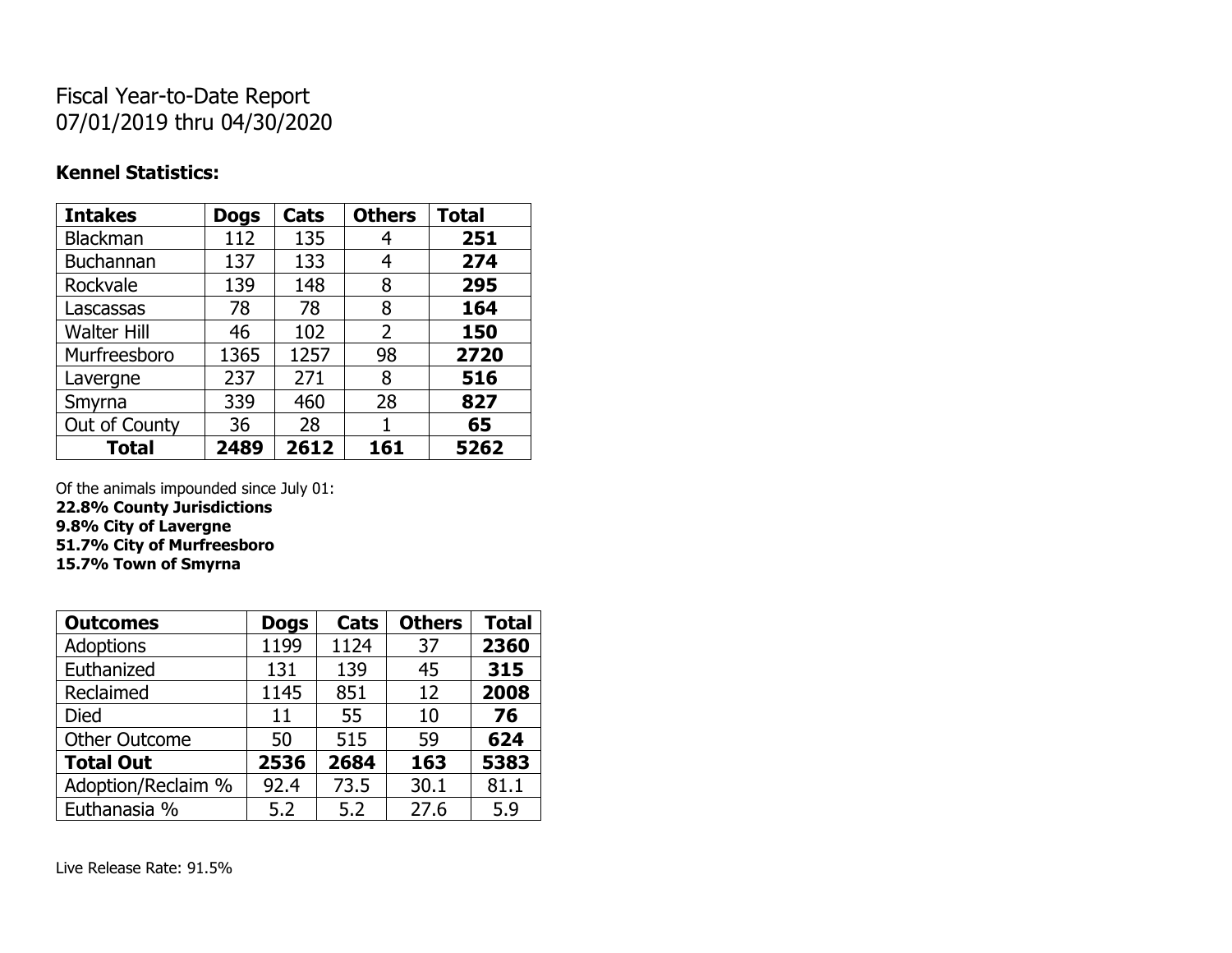23479 People have visited the shelter since July 01, 2019 looking for a lost /new pet.

20674 Logged calls/voice mails since July 01, 2019.

## **Activity Report by Jurisdiction:**

| Zones           | <b>Calls Received</b> | Calls Completed |
|-----------------|-----------------------|-----------------|
| <b>Blackman</b> | 1768                  | 1787            |
| Buchannan       | 1271                  | 1287            |
| Lavergne        | 2316                  | 2360            |
| Lascassas       | 1211                  | 1226            |
| Murfreesboro    | 6336                  | 6415            |
| Rockvale        | 1163                  | 1180            |
| Smyrna          | 1815                  | 1837            |
| Walter Hill     | 823                   | 831             |
| Out of Area     | 283                   | 282             |
| <b>Total</b>    | 16986                 | 17205           |

38.4% County Jurisdictions 13.6% City of Lavergne 37.3% City of Murfreesboro 10.7% Town of Smyrna